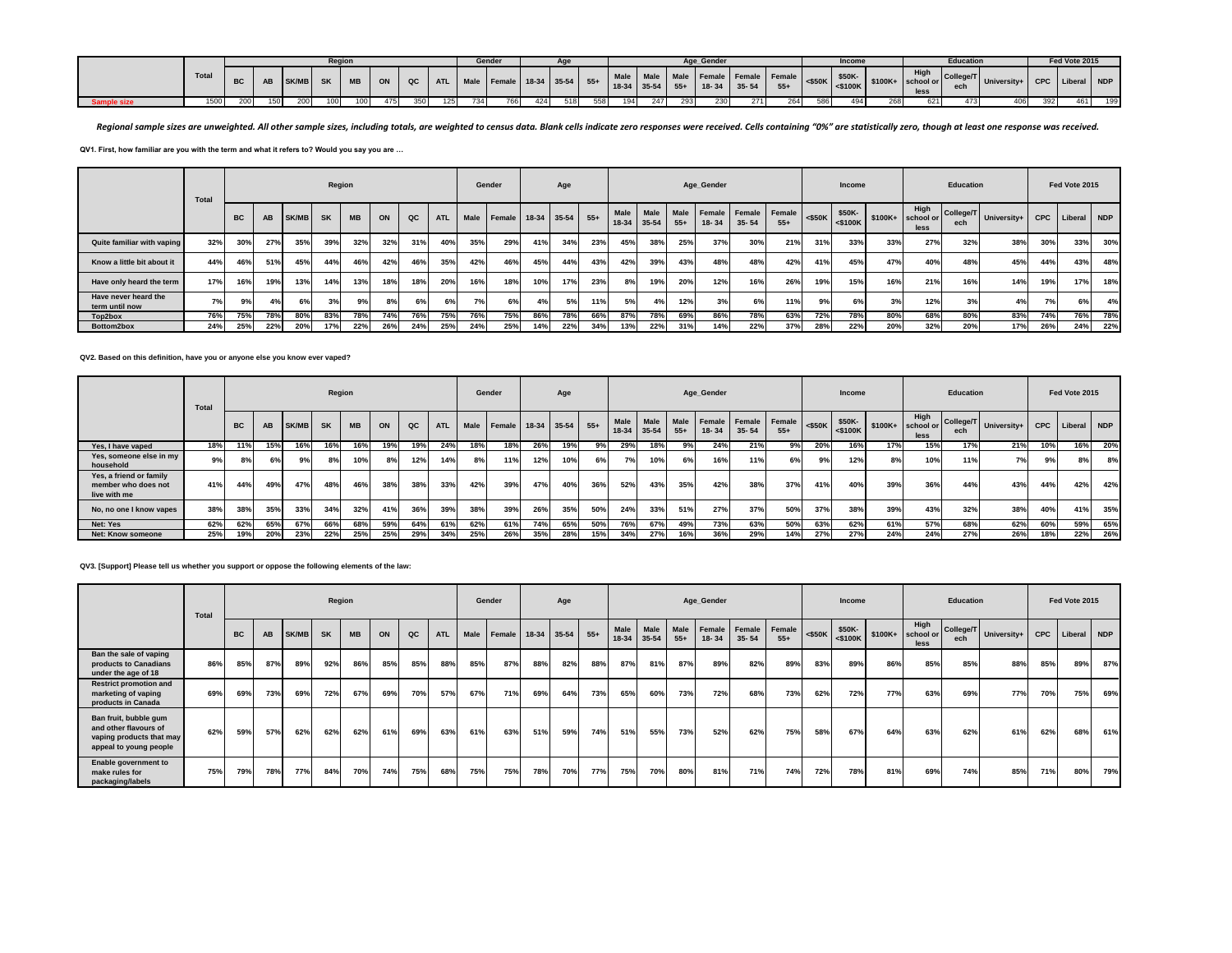# **QV3. [Oppose] Please tell us whether you support or oppose the following elements of the law:**

|                                                                                                      | Total |           |     |       | Region    |           |     |     |     |      | Gender |     | Age         |       |                      |               |               | Age_Gender |                                   |       |           | Income               |         |                           | Education        |             |            | Fed Vote 2015 |     |
|------------------------------------------------------------------------------------------------------|-------|-----------|-----|-------|-----------|-----------|-----|-----|-----|------|--------|-----|-------------|-------|----------------------|---------------|---------------|------------|-----------------------------------|-------|-----------|----------------------|---------|---------------------------|------------------|-------------|------------|---------------|-----|
|                                                                                                      |       | <b>BC</b> | AB  | SK/MB | <b>SK</b> | <b>MB</b> | ON  | QC  | ATL | Male | Female |     | 18-34 35-54 | $55+$ | <b>Male</b><br>18-34 | Male<br>35-54 | Male<br>$55+$ | $18 - 34$  | Female Female Female<br>$35 - 54$ | $55+$ | $<$ \$50K | \$50K-<br>$<$ \$100K | \$100K+ | High<br>school or<br>less | College/T<br>ech | University+ | <b>CPC</b> | Liberal NDP   |     |
| Ban the sale of vaping<br>products to Canadians<br>under the age of 18                               | 7%    | 7%        | 7%  | 6%    | 7%        | 4%        | 8%  | 7%  | 7%  | 9%   | 6%     | 7%  | 9%          | 6%    | 9%                   | 11%           | 8%            | 5%         | 9%                                | 4%    | 9%        | 5%                   | 10%     | 8%                        | 7%               | 7%          | 8%         | 7%            | 8%  |
| <b>Restrict promotion and</b><br>marketing of vaping<br>products in Canada                           | 21%   | 17%       | 19% | 22%   | 25%       | 19%       | 20% | 20% | 31% | 24%  | 18%    | 22% | 24%         | 17%   | 27%                  | 29%           | 17%           | 18%        | 19%                               | 16%   | 24%       | 19%                  | 17%     | 24%                       | 19%              | 17%         | 20%        | 18%           | 22% |
| Ban fruit, bubble gum<br>and other flavours of<br>vaping products that may<br>appeal to young people | 27%   | 27%       | 31% | 29%   | 34%       | 24%       | 28% | 22% | 30% | 30%  | 24%    | 39% | 29%         | 16%   | 42%                  | 35%           | 17%           | 36%        | 24%                               | 14%   | 30%       | 25%                  | 29%     | 25%                       | 28%              | 29%         | 27%        | 24%           | 28% |
| Enable government to<br>make rules for<br>packaging/labels                                           | 15%   | 11%       | 15% | 12%   | 12%       | 12%       | 15% | 15% | 21% | 17%  | 12%    | 13% | 18%         | 13%   | 17%                  | 21%           | 14%           | 10%        | 16%                               | 11%   | 17%       | 13%                  | 13%     | 18%                       | 15%              | 10%         | 19%        | 13%           | 11% |

# **QV3 - Ban the sale of vaping products to Canadians under the age of 18**

|                         | Total |           |      |              | Region    |           |     |             |            |      | Gender              |     | Age       |       |                     |      |       | Age_Gender |                                        |       |           | Income                  |         |                           | <b>Education</b> |             |            | Fed Vote 2015 |            |
|-------------------------|-------|-----------|------|--------------|-----------|-----------|-----|-------------|------------|------|---------------------|-----|-----------|-------|---------------------|------|-------|------------|----------------------------------------|-------|-----------|-------------------------|---------|---------------------------|------------------|-------------|------------|---------------|------------|
|                         |       | <b>BC</b> | AB   | <b>SK/MB</b> | <b>SK</b> | <b>MB</b> | ON  | $_{\rm QC}$ | <b>ATL</b> | Male | <b>Female</b> 18-34 |     | $35 - 54$ | $55+$ | Male<br>18-34 35-54 | Male | $55+$ | 18-34      | Male Female Female Female<br>$35 - 54$ | $55+$ | $<$ \$50K | \$50K-<br>$<$ \$100 $K$ | \$100K+ | High<br>school or<br>less | College/T<br>ech | University+ | <b>CPC</b> | Liberal       | <b>NDP</b> |
| <b>Strongly support</b> | 65%   | 64%       | 64%  | 69%          |           | 64%       | 65% | 66%         | 63%        | 64%  | 66%                 | 63% | 60%       | 71%   | 59%                 | 62%  | 70%   | 67%        | 58%                                    | 73%   | 59%       | 70%                     | 67%     | 63%                       | 65%              | 68%         | 66%        | 69%           | 61%        |
| <b>Support</b>          | 21%   | 21%       | 23%  | 19%          |           | 22%       | 21% | 19%         | 25%        | 21%  | 21%                 | 25% | 22%       |       | 28%                 | 19%  | 17%   | 23%        | 25%                                    | 16%   | 24%       | 19%                     | 19%     | 22%                       | 20%              | 20%         | 18%        | 20%           | 26%        |
| <b>Oppose</b>           | 4%    | 5%        | 3%   | 3%           | 4%        | 2%        | 5%  | 3%          | 3%         | 5%   | 3%                  | 5%  | 5%        | 2%    |                     | 6%   | 3%    | 3%         | 5%                                     | 1%    | 4%        | 3%                      | 6%      | 3%                        | 4%               | 6%          |            | 4%            | 5%         |
| <b>Strongly oppose</b>  | 3%    | 3%        | 3%   |              | 3%        | 3%        | 3%  | 4%          | 3%         | 4%   | 3%                  | 2%  |           | 4%    | 1%                  |      | 5%    | 2%         | 4%                                     | 3%    | 5%        | 2%                      | 4%      | 5%                        | 3%               | 2%          | 5%         | 3%            | 3%         |
| Not sure/Can't say      | 7%    | 8%        |      |              | 1%        | 9%        | 7%  | 7%          | 5%         | 6%   | 8%                  |     |           | 6%    | 4%                  | 8%   | 6%    | 6%         | 9%                                     | 7%    | 8%        | 6%                      |         | 7%                        | 8%               | 5%          |            | 4%            | 5%         |
| Top2box                 | 86%   | 85%       | 87%  | 89%          | 92%       | 86%       | 85% | 85%         | 88%        | 85%  | 87%                 | 88% | 82%       | 88%   | 87%                 | 81%  | 87%   | 89%        | 82%                                    | 89%   | 83%       | 89%                     | 86%     | 85%                       | 85%              | 88%         | 85%        | 89%           | 87%        |
| Bottom2box              | 7%1   | 7%        | 70/2 | 6%           | 7%        | 4%        | 8%  | 70          |            |      | 6%                  |     |           | 6%    |                     | 11%  | 8%    | 5%         | 9%                                     | 4%    | 9%        | 5%                      | 10%     | 8%                        | 70/2             | 7%          |            | 7%            | 8%         |

## **QV3 - Restrict promotion and marketing of vaping products in Canada**

|                         | Total |           |     |              | Region    |           |     |     |            |             | Gender |     | Age         |       |                            |      |               | Age_Gender |                                   |                 |           | <b>Income</b>         |            |                           | <b>Education</b> |             |            | Fed Vote 2015 |       |
|-------------------------|-------|-----------|-----|--------------|-----------|-----------|-----|-----|------------|-------------|--------|-----|-------------|-------|----------------------------|------|---------------|------------|-----------------------------------|-----------------|-----------|-----------------------|------------|---------------------------|------------------|-------------|------------|---------------|-------|
|                         |       | <b>BC</b> | AB  | <b>SK/MB</b> | <b>SK</b> | <b>MB</b> | ON  | QC  | <b>ATL</b> | <b>Male</b> | Female |     | 18-34 35-54 | $55+$ | <b>Male</b><br>18-34 35-54 | Male | Male<br>$55+$ | $18 - 34$  | <b>Female Female</b><br>$35 - 54$ | Female<br>$55+$ | $<$ \$50K | \$50K-<br>$s = 5100K$ | \$100K+    | High<br>school or<br>less | College/T<br>ech | University+ | <b>CPC</b> | Liberal       | I NDP |
| <b>Strongly support</b> | 42%   | 43%       | 46% |              | 47%       |           | 42% | 42% | 36%        | 43%         | 42%    | 34% | 38%         | 52%   | 36%                        | 38%  | 52%           | 33%        | 39%                               | 52%             | 37%       | 45%                   | 47%        | 41%                       | 42%              | 45%         | 48%        | 47%           | 38%   |
| Support                 | 26%   | 26%       | 27% | 22%          | 25%       | 19%       | 27% | 28% | 21%        | 23%         | 29%    | 34% | 26%         | 21%   | 29%                        | 22%  | 21%           | 39%        | 30%                               | 20%             | 25%       | 27%                   | 30%        | 22%                       | 27%              | 33%         | 22%        | 27%           | 32%   |
| Oppose                  | 13%   | 12%       | 11% | 16%          | 17%       | 15%       | 14% | 11% | 21%        | 15%         | 11%    | 16% | 14%         | 11%   | 19%                        | 17%  | 12%           | 13%        | 12%                               | 9%              | 15%       | 14%                   | 9%         | 16%                       | 12%              | 11%         | 11%        | 14%           | 16%   |
| <b>Strongly oppose</b>  | 7%    | 5%        | 8%  | 6% I         | 8%        |           | 6%  | 9%  | 10%        | 8%          | 6%     | 6%  | <b>9%.</b>  | 6%    | 8%                         | 12%  | 5%            | 5%         | 7%                                | 7%              | 9%।       | 5%                    | 7%1        | 8%                        | 7%               | 5%          | 10%        | 4%            | 6%    |
| Not sure/Can't sav      | 11%   | 14%       | 8%  | 9%           | 3%        | 14%       | 11% | 10% | 12%        | 10%         | 12%    | 9%  | 12%         | 11%   |                            | 11%  | 10%           | 11%        | 12%                               | 11%             | 14%       | 9%                    | 6%         | 13%                       | 12%              | 6%          | 9%         |               | 8%    |
| Top2box                 | 69%   | 69%       | 73% | 69%          | 72%       | 67%       | 69% | 70% | 57%        | 67%         | 71%    | 69% | 64%         | 73%   | 65%                        | 60%  | 73%           | 72%        | 68%                               | 73%             | 62%       | 72%                   | <b>77%</b> | 63%                       | 69%              | 77%         | 70%        | 75%           | 69%   |
| Bottom2box              | 21%   | 17%       | 19% | 22%          | 25%       | 19%       | 20% | 20% | 31%        | 24%         | 18%    | 22% | 24%         | 17%   | 27%                        | 29%  | 17%           | 18%        | 19%                               | 16%             | 24%       | 19%                   | 17%        | 24%                       | 19%              | 17%         | 20%        | 18%           | 22%   |

# **QV3 - Ban fruit, bubble gum and other flavours of vaping products that may appeal to young people**

|                         | Total |           |     |              | Region    |           |     |     |            |      | Gender       |     | Age       |       |                     |             |                      | Age_Gender |                                         |       |           | Income                  |          |                           | <b>Education</b> |             |            | Fed Vote 2015 |     |
|-------------------------|-------|-----------|-----|--------------|-----------|-----------|-----|-----|------------|------|--------------|-----|-----------|-------|---------------------|-------------|----------------------|------------|-----------------------------------------|-------|-----------|-------------------------|----------|---------------------------|------------------|-------------|------------|---------------|-----|
|                         |       | <b>BC</b> | AB  | <b>SK/MB</b> | <b>SK</b> | <b>MB</b> | ON  | QC  | <b>ATL</b> | Male | Female 18-34 |     | $35 - 54$ | $55+$ | Male<br>18-34 35-54 | <b>Male</b> | <b>Male</b><br>$55+$ | $18 - 34$  | I Female   Female   Female<br>$35 - 54$ | $55+$ | $<$ \$50K | \$50K-<br>$<$ \$100 $K$ | $$100K+$ | High<br>school or<br>less | College/T<br>ech | University+ | <b>CPC</b> | Liberal       | NDP |
| <b>Strongly support</b> | 45%   | 42%       | 45% | 46%          | 53%       | 41%       | 44% | 49% | 41%        | 45%  | 45%          | 33% | 41%       | 58%   | 32%                 | 40%         | 58%                  | 33%        | 41%                                     | 59%   | 40%       | 49%                     | 48%      | 46%                       | 44%              | 44%         | 49%        | 49%           | 40% |
| Support                 | 17%   | 17%       | 13% | 15%          | 9%        | 21%       | 16% | 20% | 22%        | 16%  | 18%          | 19% | 18%       | 15%   | 19%                 | 15%         | 15%                  | 18%        | 21%                                     | 16%   | 18%       | 18%                     | 16%      | 17%                       | 18%              | 17%         | 13%        | 19%           | 21% |
| <b>Oppose</b>           | 15%   | 16%       | 19% | 19%          | 20%       | 18%       | 16% | 8%  | 17%        | 16%  | 14%          | 22% | 16%       | 8%    | 23%                 | 20%         | 8%                   | 21%        | 13%                                     | 8%    | 15%       | 15%                     | 17%      | 12%                       | 16%              | 19%         | 16%        | 16%           | 14% |
| <b>Strongly oppose</b>  | 12%   | 11%       | 12% | 10%          | 13%       |           | 11% | 14% | 13%        | 14%  | 10%          | 17% | 13%       | 8%    | 19%                 | 15%         | 9%                   | 15%        | 11%                                     | 6%    | 15%       | 10%                     | 12%      | 13%                       | 12%              | 10%         | 11%        | 9%            | 14% |
| Not sure/Can't say      | 11%   | 15%       | 12% | 9%           |           | 13%       | 11% | 9%  | 7%         |      | 12%          | 10% | 12%       |       |                     | 10%         | 10%                  | 12%        | 14%                                     | 11%   | 12%       | 9%                      | 70/      | 12%                       | 10%              | 10%         | 11%        | 7%            | 11% |
| Top2box                 | 62%   | 59%       | 57% | 62%          | 62%       | 62%       | 61% | 69% | 63%        | 61%  | 63%          | 51% | 59%       | 74%   | 51%                 | 55%         | 73%                  | 52%        | 62%                                     | 75%   | 58%       | 67%                     | 64%      | 63%                       | 62%              | 61%         | 62%        | 68%           | 61% |
| Bottom2box              | 27%   | 27%       | 31% | 29%          | 34%       | 24%       | 28% | 22% | 30%        | 30%  | 24%          | 39% | 29%       | 16%   | 42%                 | 35%         | 17%                  | 36%        | 24%                                     | 14%   | 30%       | 25%                     | 29%      | 25%                       | 28%              | 29%         | 27%        | 24%           | 28% |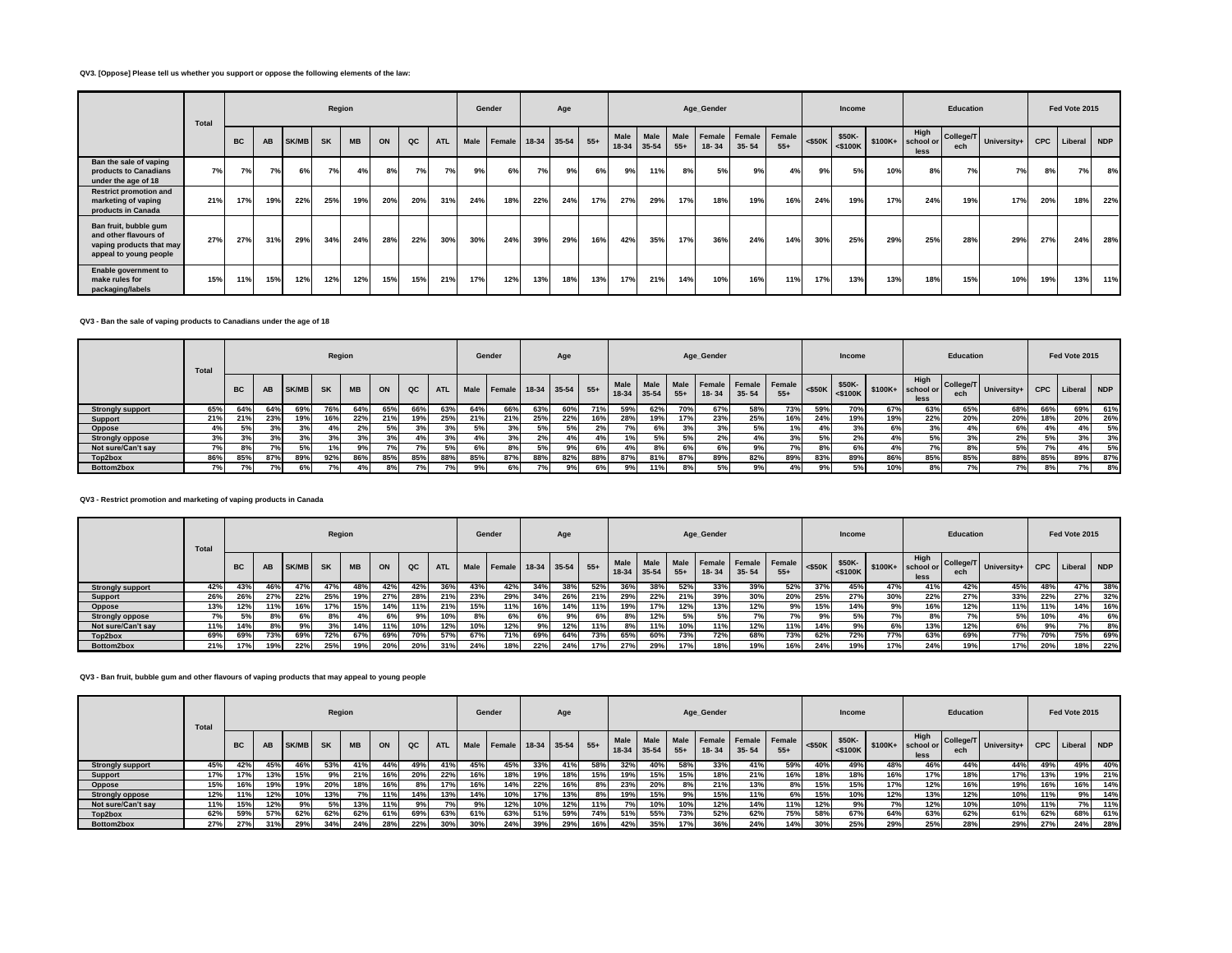# **QV3 - Enable government to make rules for packaging/labels**

|                         | Total |           |           |              |           | Region     |     |     |            |      | Gender     |               | Age |       |                          |                   |               | Age_Gender |                                   |       |           | Income               |          |                           | <b>Education</b> |             |            | Fed Vote 2015 |     |
|-------------------------|-------|-----------|-----------|--------------|-----------|------------|-----|-----|------------|------|------------|---------------|-----|-------|--------------------------|-------------------|---------------|------------|-----------------------------------|-------|-----------|----------------------|----------|---------------------------|------------------|-------------|------------|---------------|-----|
|                         |       | <b>BC</b> | <b>AB</b> | <b>SK/MB</b> | <b>SK</b> | <b>MB</b>  | ON  | QC  | <b>ATL</b> | Male | Female     | $18-34$ 35-54 |     | $55+$ | <b>Male</b><br>$18 - 34$ | Male<br>$35 - 54$ | Male<br>$55+$ | $18 - 34$  | Female Female Female<br>$35 - 54$ | $55+$ | $<$ \$50K | \$50K-<br>$<$ \$100K | $$100K+$ | High<br>school or<br>less | College/T<br>ech | University+ | <b>CPC</b> | Liberal NDP   |     |
| <b>Strongly support</b> | 47%   | 53%       | 46%       |              | 53%       | 42%        | 46% | 49% | 40%        | 47%  | 48%        | 43%           | 43% | 55%   | 40%                      | 43%               | 55%           | 45%        | 44%                               | 55%   | 41%       | 51%                  | 53%      | 43%                       | 49%              | 53%         | 49%        | 53%           | 47% |
| <b>Support</b>          | 28%   | 26%       | 32%       | 30%          | 31%       | 28%        | 28% | 26% | 28%        | 28%  | <b>27%</b> | 36%           | 27% | 22%   | 35%                      | 27%               | 25%           | 36%        | 27%                               | 19%   | 30%       | 27%                  | 28%      | 26%                       | 26%              | 32%         | 22%        | 27%           | 32% |
| <b>Oppose</b>           | 8%    | 7%        | 7%        | 6%           | 7%1       |            |     | 6%  | 14%        | 9%   | 7%         | 9%            | 9%  | 7%1   | 12%                      |                   | 7%1           | 7%         | 8%                                | 5%    | 8%        | 8%                   | 8%       | 10%                       | 7%               | 6%          | 9%         | 8%            | 4%  |
| <b>Strongly oppose</b>  | 7%    |           | 8%        |              | 5%        |            |     | 9%  |            | 8%   | 6%         |               | 10% | 6%    | <b>50/</b>               | 12%               |               | 3%         | 7%                                | 6%    |           | 5%                   | 5%       | 9%                        | 7%               | 4%          | 10%        | 4%            | 6%  |
| Not sure/Can't say      | 10%   | 10%       | 7%        |              |           | 18%        | 11% | 11% | 11%        | 8%   | 13%        | 9%            | 12% | 10%   |                          | 10%               | 6%            | 10%        | 13%                               | 15%   | 11%       |                      | 5%       | 13%                       | 11%              | 6%          |            |               | 10% |
| Top2box                 | 75%   | 79%       | 78%       | <b>77%</b>   | 84%       | <b>70%</b> | 74% | 75% | 68%        | 75%  | 75%        | 78%           | 70% | 77%   | 75%                      | <b>70%</b>        | 80%           | 81%        | 71%                               | 74%   | 72%       | 78%                  | 81%      | 69%                       | 74%              | 85%         |            | 80%           | 79% |
| Bottom2box              | 15%   | 11%       | 15%       | 12%          | 12%       | 12%        | 15% | 15% | 21%        | 17%  | 12%        | 13%           | 18% | 13%   | 470                      | 21%               | 14%           | 10%        | 16%                               | 11%   | 17%       | 13%                  | 13%      | 18%                       | 15%              | 10%         | 19%        | 13%           | 11% |

# **QV4. In your opinion would you that vaping does:**

|                                         | Total |           |     |       | Region    |           |     |     |            |      | Gender             |     | Age |       |                     |      |       | Age_Gender |           |                                    |           | Income                  |          |                           | <b>Education</b> |             |            | Fed Vote 2015 |     |
|-----------------------------------------|-------|-----------|-----|-------|-----------|-----------|-----|-----|------------|------|--------------------|-----|-----|-------|---------------------|------|-------|------------|-----------|------------------------------------|-----------|-------------------------|----------|---------------------------|------------------|-------------|------------|---------------|-----|
|                                         |       | <b>BC</b> | AB  | SK/MB | <b>SK</b> | <b>MB</b> | ON  | QC  | <b>ATL</b> | Male | Female 18-34 35-54 |     |     | $55+$ | Male<br>18-34 35-54 | Male | $55+$ | $18 - 34$  | $35 - 54$ | Male Female Female Female<br>$55+$ | $<$ \$50K | \$50K-<br>$<$ \$100 $K$ | $$100K+$ | High<br>school or<br>less | College/T<br>ech | University+ | <b>CPC</b> | Liberal NDP   |     |
| More harm than good                     | 35%   | 42%       | 30% | 32%   | 37%       | 28%       | 35% | 34% | 28%        | 35%  | 34%                | 28% | 33% | 40%   | 28%                 | 34%  | 40%   | 29%        | 33%       | 41%                                | 29%       | 40%                     |          | 35%                       | 34%              | 34%         | 42%        | 37%           | 26% |
| About equal amounts of<br>harm and good | 34%   | 33%       | 39% | 34%   | 33%       | 34%       | 35% | 34% | 30%        | 33%  | 35%                | 44% | 33% | 29%   | 41%                 | 31%  | 30%   | 46%        | 35%       | 27%                                | 36%       | 34%                     | 35%      | 30%                       | 37%              | 38%         | 31%        | 34%           | 39% |
| More good than harm                     | 14%   | 12%       | 13% | 16%   |           | 16%       | 13% | 15% | 22%        | 16%  | 13%                | 16% | 17% | 10%   |                     | 20%  | 11%   | 14%        | 14%       | 10%                                | 15%       | 14%                     | 15%      | 12%                       | 15%              | 16%         | 12%        | 14%           | 18% |
| Really can't say                        | 17%   | 13%       | 17% | 18%   | 14%       | 21%       | 17% | 17% | 21%        | 16%  | 18%                | 13% | 16% | 21%   | 14%                 | 15%  | 19%   | 12%        | 18%       | 22%                                | 20%       | 13%                     | 12%      | 22%                       | 14%              | 12%         | 15%        | 15%           | 17% |

# **QV5. [Top2box] Agreement with statements**

|                                                                       | Total |           |     |              | Region    |           |     |     |            |      | Gender             |     | Age |       |               |               |               | Age_Gender |                                   |       |           | Income                  |          |                           | <b>Education</b> |             |     | Fed Vote 2015 |            |
|-----------------------------------------------------------------------|-------|-----------|-----|--------------|-----------|-----------|-----|-----|------------|------|--------------------|-----|-----|-------|---------------|---------------|---------------|------------|-----------------------------------|-------|-----------|-------------------------|----------|---------------------------|------------------|-------------|-----|---------------|------------|
|                                                                       |       | <b>BC</b> | AB  | <b>SK/MB</b> | <b>SK</b> | <b>MB</b> | ON  | QC  | <b>ATL</b> | Male | Female 18-34 35-54 |     |     | $55+$ | Male<br>18-34 | Male<br>35-54 | Male<br>$55+$ | $18 - 34$  | Female Female Female<br>$35 - 54$ | $55+$ | $<$ \$50K | \$50K-<br>$<$ \$100 $K$ | $$100K+$ | High<br>school or<br>less | College/T<br>ech | University+ |     | CPC Liberal   | <b>NDP</b> |
| It bothers me when<br>people smoke around me                          | 72%   | 82%       | 73% | 74%          | 74%       | 74%       | 72% | 63% | 73%        | 73%  | 70%                | 76% | 66% | 74%   | 78%           | 68%           | 75%           | 75%        | 63%                               | 72%   | 64%       | 78%                     | 76%      | 66%                       | 70%              | 83%         | 76% | 74%           | 71%        |
| It bothers me when<br>people vape around me                           | 56%   | 67%       | 54% | 56%          | 58%       | 55%       | 55% | 53% | 54%        | 59%  | 53%                | 61% | 51% | 57%   | 61%           | 55%           | 61%           | 62%        | 48%                               | 52%   | 49%       | 62%                     | 58%      | 49%                       | 56%              | 66%         | 58% | 63%           | 53%        |
| It bothers me when<br>people drink alcohol<br>around me               | 23%   | 18%       | 17% | 19%          | 20%       | 18%       | 24% | 26% | 21%        | 21%  | 24%                | 25% | 23% | 21%   | 22%           | 21%           | 20%           | 28%        | 24%                               | 22%   | 28%       | 18%                     | 18%      | 23%                       | 22%              | 22%         | 19% | 20%           | 27%        |
| People should not vape<br><b>indoors</b>                              | 73%   | 74%       | 73% | 78%          | 82%       | 74%       | 72% | 71% | 76%        | 73%  | 72%                | 76% | 70% | 72%   | 72%           | 73%           | 74%           | 80%        | 68%                               | 70%   | 65%       | 77%                     | 78%      | 67%                       | 75%              | 79%         | 75% | 79%           | 72%        |
| Switching from smoking<br>to vaping is a good move<br>for your health | 46%   | 46%       | 45% | 44%          | 42%       | 45%       | 44% | 48% | 47%        | 47%  | 45%                | 59% | 45% | 36%   | 59%           | 46%           | 39%           | 59%        | 45%                               | 32%   | 45%       | 48%                     | 48%      | 40%                       | 46%              | 53%         | 40% | 45%           | 53%        |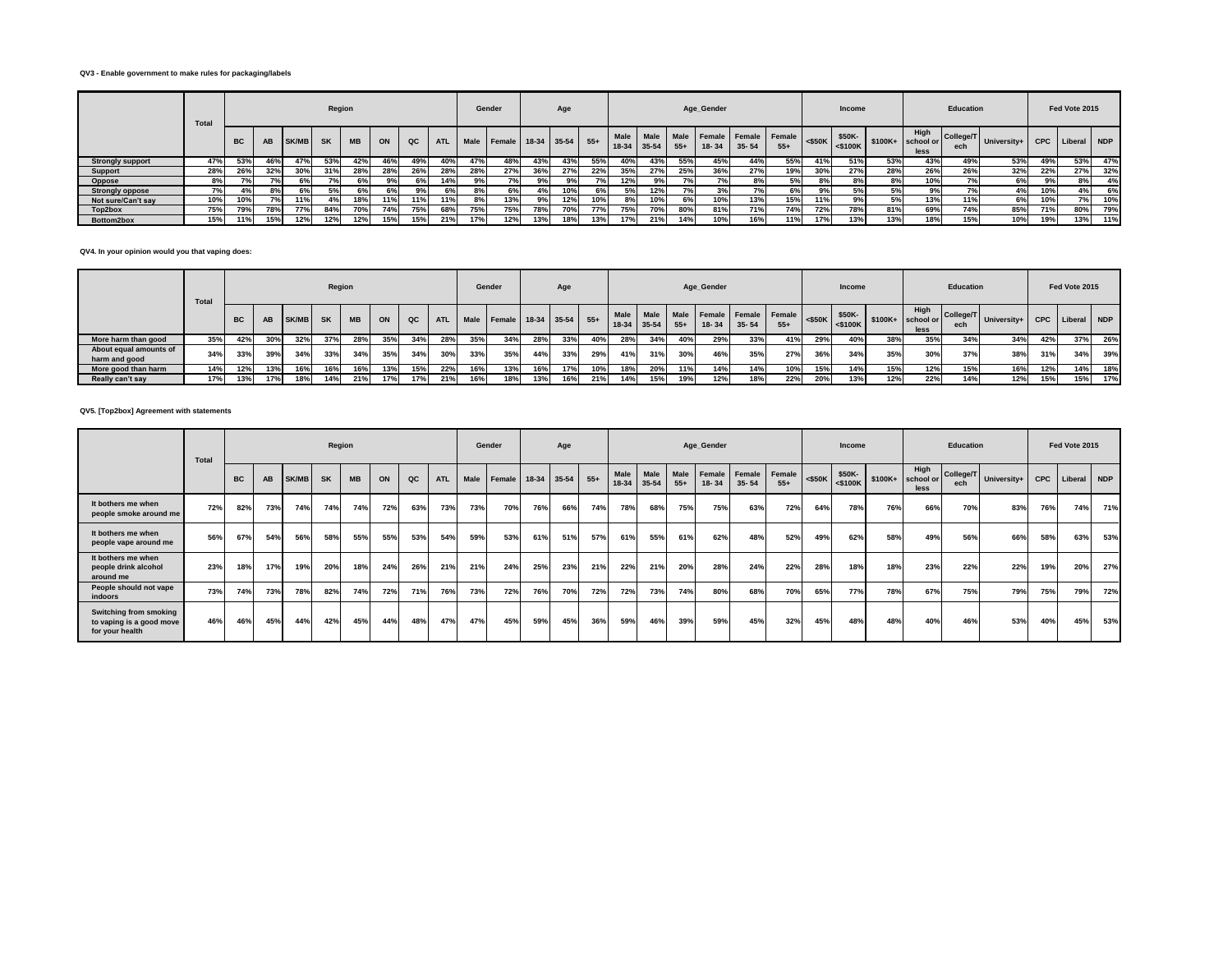# **QV5. [Bottom2box] Agreement with statements**

|                                                                              | Total |           | Region<br><b>MB</b><br>AB<br>SK/MB<br><b>SK</b><br>QC<br>ON<br><b>ATL</b> |     |     |     |     |     |     |      | Gender |     | Age         |       |                      |               |               | Age_Gender            |           |                        |           | Income               |          |                           | <b>Education</b> |             |            | Fed Vote 2015 |     |
|------------------------------------------------------------------------------|-------|-----------|---------------------------------------------------------------------------|-----|-----|-----|-----|-----|-----|------|--------|-----|-------------|-------|----------------------|---------------|---------------|-----------------------|-----------|------------------------|-----------|----------------------|----------|---------------------------|------------------|-------------|------------|---------------|-----|
|                                                                              |       | <b>BC</b> |                                                                           |     |     |     |     |     |     | Male | Female |     | 18-34 35-54 | $55+$ | <b>Male</b><br>18-34 | Male<br>35-54 | Male<br>$55+$ | Female  <br>$18 - 34$ | $35 - 54$ | Female Female<br>$55+$ | $<$ \$50K | \$50K-<br>$<$ \$100K | $$100K+$ | High<br>school or<br>less | College/T<br>ech | University+ | <b>CPC</b> | Liberal NDP   |     |
| It bothers me when<br>people smoke around me                                 | 25%   | 15%       | 23%                                                                       | 23% | 25% | 21% | 25% | 33% | 26% | 24%  | 26%    | 22% | 29%         | 24%   | 21%                  | 27%           | 23%           | 23%                   | 31%       | 25%                    | 31%       | 21%                  | 23%      | 30%                       | 27%              | 16%         | 21%        | 24%           | 26% |
| It bothers me when<br>people vape around me                                  | 33%   | 26%       | 35%                                                                       | 32% | 31% | 33% | 30% | 41% | 38% | 33%  | 34%    | 35% | 37%         | 28%   | 35%                  | 34%           | 30%           | 34%                   | 41%       | 27%                    | 39%       | 30%                  | 33%      | 36%                       | 34%              | 27%         | 30%        | 29%           | 38% |
| It bothers me when<br>people drink alcohol<br>around me                      | 73%   | 78%       | 77%                                                                       | 76% | 78% | 74% | 73% | 68% | 77% | 76%  | 71%    | 72% | 71%         | 77%   | 75%                  | 73%           | 79%           | 69%                   | 70%       | 75%                    | 67%       | 79%                  | 81%      | 72%                       | 74%              | 75%         | 78%        | 77%           | 70% |
| People should not vape<br>indoors                                            | 17%   | 15%       | 14%                                                                       | 12% | 12% | 13% | 17% | 20% | 18% | 17%  | 16%    | 18% | 19%         | 14%   | 21%                  | 18%           | 14%           | 15%                   | 20%       | 14%                    | 21%       | 15%                  | 15%      | 18%                       | 17%              | 14%         | 13%        | 14%           | 18% |
| <b>Switching from smoking</b><br>to vaping is a good move<br>for your health | 35%   | 35%       | 35%                                                                       | 32% | 32% | 33% | 33% | 40% | 35% | 36%  | 35%    | 27% | 34%         | 43%   | 27%                  | 33%           | 44%           | 26%                   | 36%       | 42%                    | 36%       | 35%                  | 35%      | 37%                       | 37%              | 31%         | 39%        | 37%           | 29% |

#### **QV5 - It bothers me when people smoke around me**

|                          | Total |           |     |              | Region    |           |     |     |            |             | Gender            |     | Age       |       |                            |      |               | Age_Gender |                                   |       |            | Income                  |          |                           | <b>Education</b> |             |            | Fed Vote 2015 |     |
|--------------------------|-------|-----------|-----|--------------|-----------|-----------|-----|-----|------------|-------------|-------------------|-----|-----------|-------|----------------------------|------|---------------|------------|-----------------------------------|-------|------------|-------------------------|----------|---------------------------|------------------|-------------|------------|---------------|-----|
|                          |       | <b>BC</b> | AB  | <b>SK/MB</b> | <b>SK</b> | <b>MB</b> | ON  | QC  | <b>ATL</b> | <b>Male</b> | $F$ emale   18-34 |     | $35 - 54$ | $55+$ | <b>Male</b><br>18-34 35-54 | Male | Male<br>$55+$ | $18 - 34$  | Female Female Female<br>$35 - 54$ | $55+$ | $<$ \$50K  | \$50K-<br>$<$ \$100 $K$ | $$100K+$ | High<br>school or<br>less | College/T<br>ech | University+ | <b>CPC</b> | Liberal       | NDP |
| <b>Agree strongly</b>    | 54%   | 62%       | 53% | 56%          | 58%       | 54%       | 56% | 46% | 58%        | 54%         | 54%               | 55% | 46%       | 61%   | 54%                        | 46%  | 61%           | 57%        | 46%                               | 60%   | 49%        | 59%                     | 57%      | 50%                       | 51%              | 64%         | 61%        | 55%           | 49% |
| Agree moderately         | 18%   | 20%       | 20% | 18%          |           | 21%       | 17% | 17% | 15%        | 19%         | 16%               | 21% | 20%       |       | 24%                        | 23%  | 14%           | 18%        | 17%                               | 12%   | 15%        | 19%                     | 19%      | 16%                       | 19%              | 18%         | 15%        | 19%           | 22% |
| Disagree moderately      | 14%   | 11%       | 14% | 10%          | 8%        | 13%       | 15% | 16% | 16%        | 16%         | 13%               | 14% | 16%       |       |                            | 17%  | 14%           | 13%        | 15%                               | 11%   | <b>16%</b> | 12%                     | 16%      | 15%                       | 17%              | 10%         | 13%        | 15%           | 12% |
| <b>Disagree strongly</b> | 11%   | 4%        | 9%  | 12%          | 17%       | 8%        | 10% | 18% | 10%        | 8%          | 13%               | 8%  | 13%       | 12%   | 5%                         | 11%  | 9%            | 10%        | 16%                               | 14%   | 15%        | 9%                      | $-0$     | 15%                       | 10%              | 6%          |            | 9%            | 14% |
| Not sure/Can't say       | 3%    | 3%        | 4%  |              | 1%        | 5%        | 3%  |     | 1%         |             | 4%                |     | 5%        | 2%    | $\frac{9}{6}$              | 4%   | 2%            | 3%         | 6%                                | 2%    | 5%         | 1%                      |          |                           | 3%               | 2%          |            | 2%            | 3%  |
| Top2box                  | 72%   | 82%       | 73% | 74%          | 74%       | 74%       | 72% | 63% | 73%        | 73%         | 70%               | 76% | 66%       | 74%   | 78%                        | 68%  | 75%           | 75%        | 63%                               | 72%   | 64%        | 78%                     | 76%      | 66%                       | <b>70%</b>       | 83%         | 76%        | 74%           | 71% |
| Bottom2box               | 25%   | 15%       | 23% | 23%          | 25%       | 21%       | 25% | 33% | 26%        | 24%         | 26%               | 22% | 29%       | 24%   | 21%                        | 27%  | 23%           | 23%        | 31%                               | 25%   | 31%        | 21%                     | 23%      | 30%                       | 27%              | 16%         | 21%        | 24%           | 26% |

# **QV5 - It bothers me when people vape around me**

|                            | Total |           |     |              | Region    |           |     |     |            |      | Gender |     | Age         |       |               |               |               | Age_Gender |                            |                 |           | Income                  |          |                           | <b>Education</b> |             |            | Fed Vote 2015 |       |
|----------------------------|-------|-----------|-----|--------------|-----------|-----------|-----|-----|------------|------|--------|-----|-------------|-------|---------------|---------------|---------------|------------|----------------------------|-----------------|-----------|-------------------------|----------|---------------------------|------------------|-------------|------------|---------------|-------|
|                            |       | <b>BC</b> | AB  | <b>SK/MB</b> | <b>SK</b> | <b>MB</b> | ON  | QC  | <b>ATL</b> | Male | Female |     | 18-34 35-54 | $55+$ | Male<br>18-34 | Male<br>35-54 | Male<br>$55+$ | $18 - 34$  | Female Female<br>$35 - 54$ | Female<br>$55+$ | $<$ \$50K | \$50K-<br>$<$ \$100 $K$ | $$100K+$ | High<br>school or<br>less | College/T<br>ech | University+ | <b>CPC</b> | Liberal       | I NDP |
| <b>Agree strongly</b>      | 34%   | 38%       | 34% |              | 37%       | 26%       | 33% | 33% | 30%        | 35%  | 33%    | 34% | 29%         | 38%   |               | 33%           | 40%           | 37%        | 26%                        | 36%             | 30%       | 36%                     | 38%      | 31%                       | 32%              | 41%         | 38%        | 38%           | 26%   |
| Agree moderately           | 22%   | 29%       | 20% | 25%          | 20%       | 29%       | 22% | 20% | 23%        | 24%  | 21%    | 28% | 22%         |       | 32%           | 22%           | 21%           | 25%        | 21%                        | 16%             | 19%       | 26%                     | 20%      | 18%                       | 25%              | 26%         | 20%        | 25%           | 26%   |
| <b>Disagree moderately</b> | 18%   | 15%       | 21% | 17%          | 12%       | 21%       | 17% | 17% | 23%        | 19%  | 17%    | 19% | 20%         | 14%   | 21%           | 19%           | 17%           | 18%        | 20%                        | 12%             | 20%       | 15%                     | 20%      | 17%                       | 19%              | 17%         | 17%        | 17%           | 20%   |
| <b>Disagree strongly</b>   | 16%   | 11%       | 14% | 15%          | 19%       | 12%       | 13% | 24% | 15%        | 14%  | 17%    | 15% | 17%         | 14%   | 14%           | 14%           | 13%           | 17%        | 20%                        | 15%             | 18%       | 15%                     | 13%      | 19%                       | 16%              | 11%         | 13%        | 12%           | 18%   |
| Not sure/Can't say         | 11%   |           | 11% |              | 11%       | 12%       | 15% | 6%  | 8%         | 8%   | 13%    | 4%  | 12%         |       |               | 12%           | 9%            | 4%         | 12%                        | 22%             | 12%       | 8%                      | 9%       | 14%                       | 10%              | 6%          | 12%        |               | 9%    |
| Top2box                    | 56%   | 67%       | 54% | 56%          | 58%       | 55%       | 55% | 53% | 54%        | 59%  | 53%    | 61% | 51%         | 57%   | 61%           | 55%           | 61%           | 62%        | 48%                        | 52%             | 49%       | 62%                     | 58%      | 49%                       | 56%              | 66%         | 58%        | 63%           | 53%   |
| Bottom2box                 | 33%   | 26%       | 35% | 32%          | 31%       | 33%       | 30% | 41% | 38%        | 33%  | 34%    | 35% | 37%         | 28%   | 35%           | 34%           | 30%           | 34%        | 41%                        | 27%             | 39%       | 30%                     | 33%      | 36%                       | 34%              | 27%         | 30%        | 29%           | 38%   |

# **QV5 - It bothers me when people drink alcohol around me**

|                            | Total |           |     |              | Region    |           |     |     |            |      | Gender        |             | Age |       |                      |               |                      | Age_Gender |                                |                 |           | Income               |          |                           | <b>Education</b> |             |     | Fed Vote 2015 |     |
|----------------------------|-------|-----------|-----|--------------|-----------|-----------|-----|-----|------------|------|---------------|-------------|-----|-------|----------------------|---------------|----------------------|------------|--------------------------------|-----------------|-----------|----------------------|----------|---------------------------|------------------|-------------|-----|---------------|-----|
|                            |       | <b>BC</b> | AB  | <b>SK/MB</b> | <b>SK</b> | <b>MB</b> | ON  | QC  | <b>ATL</b> | Male | <b>Female</b> | 18-34 35-54 |     | $55+$ | <b>Male</b><br>18-34 | Male<br>35-54 | <b>Male</b><br>$55+$ | $18 - 34$  | Female   Female  <br>$35 - 54$ | Female<br>$55+$ | $<$ \$50K | \$50K-<br>$<$ \$100K | $$100K+$ | High<br>school or<br>less | College/T<br>ech | University+ | CPC | Liberal NDP   |     |
| <b>Agree strongly</b>      | 10%   |           | 9%  | 6%           | 5%        |           | 11% | 12% | 14%        | 10%  | 10%           | 11%         | 10% | 9%    | 10%                  | 12%           | 9%                   | 12%        | 9%                             | 9%              | 13%       | 8%                   | 7%       | 11%                       | 9%               | 10%         | 8%  | 9%            | 12% |
| Agree moderately           | 13%   | 11%       | 8%  | 13%          | 14%       | 12%       | 14% | 15% | 7%         | 11%  | 14%           | 14%         | 12% | 12%   | 13%                  | 9%            | 11%                  | 15%        | 16%                            | 12%             | 15%       | 10%                  | 11%      | 13%                       | 12%              | 13%         | 11% | 11%           | 15% |
| <b>Disagree moderately</b> | 31%   | 40%       | 35% | 35%          | 33%       | 36%       | 30% | 24% | 40%        | 34%  | 29%           | 31%         | 27% | 36%   | 34%                  | 25%           | 42%                  | 28%        | 28%                            | 30%             | 31%       | 31%                  | 34%      | 30%                       | 35%              | 29%         | 35% | 33%           | 29% |
| <b>Disagree strongly</b>   | 42%   | 39%       | 42% | 41%          | 44%       | 39%       | 42% | 45% | 37%        | 42%  | 42%           | 41%         | 44% | 41%   | 41%                  | 47%           | 37%                  | 41%        | 42%                            | 44%             | 36%       | 47%                  | 47%      | 42%                       | 39%              | 46%         | 43% | 44%           | 41% |
| Not sure/Can't say         | 4%    |           | 6%  | <b>E0/</b>   | 3%        |           | 3%  | 5%  | 2%         | 4%   | 4%            | 3%          | 6%  | 3%    | 2%                   | 7%            | 2%                   | 3%         | 6%                             | 4%              | 5%        | 3%                   | 1%       | 5%                        | 4%               | 3%          |     | 3%            | 3%  |
| Top2box                    | 23%   | 18%       | 17% | 19%          | 20%       | 18%       | 24% | 26% | 21%        | 21%  | 24%           | 25%         | 23% | 21%   | 22%                  | 21%           | 20%                  | 28%        | 24%                            | 22%             | 28%       | 18%                  | 18%      | 23%                       | 22%              | 22%         | 19% | 20%           | 27% |
| Bottom2box                 | 73%   | 78%       | 77% | 76%          | 78%       | 74%       | 73% | 68% | 77%        | 76%  | 71%           | 72%         | 71% | 77%   | 75%                  | 73%           | 79%                  | 69%        | 70%                            | 75%             | 67%       | 79%                  | 81%      | 72%                       | 74%              | 75%         | 78% | 77%           | 70% |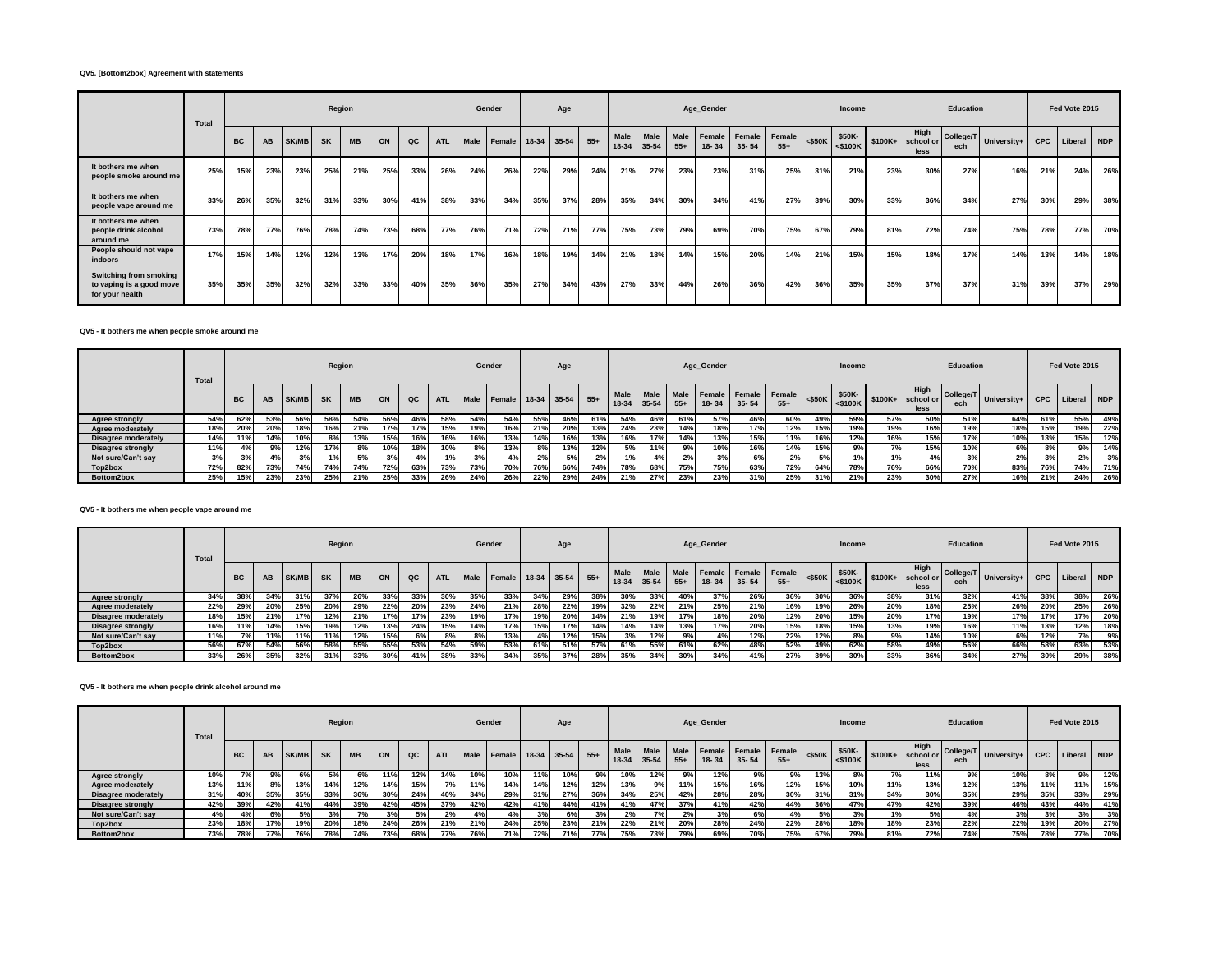#### **QV5 - People should not vape indoors**

|                          | Total |           |           |              | Region    |           |     |     |            |      | Gender        |     | Age           |       |                          |                   |               | Age_Gender |                                   |       |           | Income               |          |                           | <b>Education</b> |             |            | Fed Vote 2015 |     |
|--------------------------|-------|-----------|-----------|--------------|-----------|-----------|-----|-----|------------|------|---------------|-----|---------------|-------|--------------------------|-------------------|---------------|------------|-----------------------------------|-------|-----------|----------------------|----------|---------------------------|------------------|-------------|------------|---------------|-----|
|                          |       | <b>BC</b> | <b>AB</b> | <b>SK/MB</b> | <b>SK</b> | <b>MB</b> | ON  | QC  | <b>ATL</b> | Male | <b>Female</b> |     | $18-34$ 35-54 | $55+$ | <b>Male</b><br>$18 - 34$ | Male<br>$35 - 54$ | Male<br>$55+$ | $18 - 34$  | Female Female Female<br>$35 - 54$ | $55+$ | $<$ \$50K | \$50K-<br>$<$ \$100K | $$100K+$ | High<br>school or<br>less | College/T<br>ech | University+ | <b>CPC</b> | Liberal NDP   |     |
| <b>Agree strongly</b>    | 51%   | 52%       | 51%       |              | 64%       | 53%       | 48% | 53% | 54%        | 50%  | 52%           | 50% | 46%           | 57%   | 45%                      | 49%               | 56%           | 54%        | 44%                               | 59%   | 46%       | 52%                  | 59%      | 49%                       | 50%              | 57%         | 58%        | 56%           | 44% |
| Agree moderately         | 21%   | 21%       | 23%       | 20%          | 19%       | 20%       | 24% | 18% | 22%        | 23%  | 20%           | 26% | 25%           | 15%   | 27%                      | 25%               | 19%           | 25%        | 24%                               | 11%   | 19%       | 25%                  | 20%      | 18%                       | 25%              | 22%         | 17%        | 23%           | 28% |
| Disagree moderately      | 10%   | 10%       | 8%        | 9%           | 8%        | 10%       | 11% | 9%  | 9%         | 10%  | 9%            | 12% | 9%            | 9%    | 14%                      |                   | 9%            | 10%        | 9%                                | 9%    | 11%       | 10%                  | 9%       | 9%                        | 11%              | 10%         | 8%         | 9%            | 9%  |
| <b>Disagree strongly</b> | 7%    | 5%        | 6%        |              | 4%1       |           | 5%  | 11% | 9%         | 7%   | 7%            | 6%  | 10%           | 5%    |                          |                   | 6%            | 5%         | 10%                               | 5%    | 10%       | 5%                   | 6%       | 9%                        | 6%               | 4%          | 5%         | 5%            | 9%  |
| Not sure/Can't say       | 11%   | 12%       | 13%       | 10%          | 6%        | 13%       | 12% | 9%  |            | 10%  | 12%           | 6%  |               | 14%   |                          |                   | 12%           | 5%         | 12%                               | 16%   | 13%       | 8%                   | 7%       | 15%                       | 8%               | 7%          | 12%        | <b>7%</b>     | 11% |
| Top2box                  | 73%   | 74%       | 73%       | 78%          | 82%       | 74%       | 72% | 71% | 76%        | 73%  | 72%           | 76% | 70%           | 72%   | 72%                      | 73%               | 74%           | 80%        | 68%                               | 70%   | 65%       | 77%                  | 78%      | 67%                       | 75%              | 79%         | 75%        | 79%           | 72% |
| Bottom2box               | 17%   | 15%       | 14%       | 12%          | 12%       | 13%       | 17% | 20% | 18%        | 17%  | 16%           | 18% | 19%           | 14%   | 21%                      | 18%               | 14%           | 15%        | 20%                               | 14%   | 21%       | 15%                  | 15%      | 18%                       | 17%              | 14%         | 13%        | 14%           | 18% |

**QV5 - Switching from smoking to vaping is a good move for your health**

|                       | Total         |           |           |              | Region    |           |     |     |            |      | Gender             |             | Age |       |                     |               |                      | Age_Gender                 |                            |                 |           | Income                  |          |                           | <b>Education</b> |             |     | Fed Vote 2015   |     |
|-----------------------|---------------|-----------|-----------|--------------|-----------|-----------|-----|-----|------------|------|--------------------|-------------|-----|-------|---------------------|---------------|----------------------|----------------------------|----------------------------|-----------------|-----------|-------------------------|----------|---------------------------|------------------|-------------|-----|-----------------|-----|
|                       |               | <b>BC</b> | AB        | <b>SK/MB</b> | <b>SK</b> | <b>MB</b> | ON  | QC  | <b>ATL</b> | Male | Female             | 18-34 35-54 |     | $55+$ | Male<br>18-34       | Male<br>35-54 | Male<br>$55+$        | <b>Female</b><br>$18 - 34$ | Female<br>$35 - 54$        | Female<br>$55+$ | $<$ \$50K | \$50K-<br>$<$ \$100K    | $$100K+$ | High<br>school or<br>less | College/T<br>ech | University+ | CPC | Liberal NDP     |     |
| <b>Agree strongly</b> | 14%           | 12%       | 10%       | 12%          | 10%       | 14%       | 14% | 17% | 16%        | 16%  | 12%                | 19%         | 14% | 10%   | 21%                 | 17%           | 12%                  | 16%                        | 11%                        | 9%              | 15%       | 14%                     | 15%      | 12%                       | 15%              | 15%         | 12% | 13%             | 18% |
| Agree moderately      | 32%           | 34%       | 35%       |              | 32%       |           | 30% | 31% | 31%        | 31%  | 33%                | 41%         | 31% | 25%   |                     | 29%           | 28%                  | 43%                        | 34%                        | 23%             | 30%       | 34%                     | 32%      | 28%                       | 32%              | 38%         | 28% | 32%             | 35% |
| Disagree moderately   | 15%           | 18%       | 16%       | 14%          | 13%       | 15%       | 14% | 16% | 14%        | 17%  | 14%                | 15%         | 16% |       | 17%                 | 16%           | 17%                  | 14%                        | 16%                        | 12%             | 15%       | 16%                     | 15%      | 14%                       | 15%              | 17%         | 11% | 17%             | 15% |
| Disagree strongly     | 20%           | 17%       | 18%       | 18%          | 18%       | 18%       | 19% | 25% | 21%        | 19%  | 21%                | 11%         | 18% | 28%   | 10%                 | 18%           | 26%                  | 13%                        | 19%                        | 30%             | 21%       | 19%                     | 20%      | 23%                       | 22%              | 14%         | 28% | 20%             | 14% |
| Not sure/Can't say    | 19%           | 19%       | 20%       | 24%          | 26%       | 21%       | 23% | 12% | 18%        | 18%  | 20%                | 14%         | 20% | 21%   | 14%                 | 21%           | 17%                  | 14%                        | 20%                        | 26%             | 20%       | 18%                     | 17%      | 23%                       | 16%              | 16%         | 21% | 18%             | 18% |
| Top2box               | 46%           | 46%       | 45%       | 44%          | 42%       | 45%       | 44% | 48% | 47%        | 47%  | 45%                | 59%         | 45% | 36%   | 59%                 | 46%           | 39%                  | 59%                        | 45%                        | 32%             | 45%       | 48%                     | 48%      | 40%                       | 46%              | 53%         | 40% | 45%             | 53% |
| Bottom2box            | 35%           | 35%       | 35%       | 32%          | 32%       | 33%       | 33% | 40% | 35%        | 36%  | 35%                | 27%         | 34% | 43%   | 27%                 | 33%           | 44%                  | 26%                        | 36%                        | 42%             | 36%       | 35%                     | 35%      | 37%                       | 37%              | 31%         | 39% | 37%             | 29% |
|                       |               |           |           |              |           |           |     |     |            |      |                    |             |     |       |                     |               |                      |                            |                            |                 |           |                         |          |                           |                  |             |     |                 |     |
|                       |               |           |           |              | Region    |           |     |     |            |      | Gender             |             | Age |       |                     |               |                      | Age Gender                 |                            |                 |           | Income                  |          |                           | <b>Education</b> |             |     | Fed Vote 2015   |     |
|                       | Have<br>vaped | <b>BC</b> | <b>AB</b> | <b>SK/MB</b> | <b>SK</b> | <b>MB</b> | ON  | QC  | <b>ATL</b> | Male | Female 18-34 35-54 |             |     | $55+$ | Male<br>18-34 35-54 | Male          | <b>Male</b><br>$55+$ | $18 - 34$                  | Female Female<br>$35 - 54$ | Female<br>$55+$ | $<$ \$50K | \$50K-<br>$<$ \$100 $K$ | $$100K+$ | High<br>school or<br>less | College/T<br>ech | University+ |     | CPC Liberal NDP |     |

**Sample size** 264 23 24 33 17 16 96 68 27 129 135 111 101 52 57 44 28 55 56 24 116 80 45 95 82 87 39 73 40

**QV6. Earlier, you indicated that you have vaped in the past. Which of the following best describes your history with vaping?**

|                                                      | Total |           |           |       | Region    |           |     |     |            |     | Gender                        |     | Age |       |      |                            |       | Age_Gender |           |                                    |           | Income               |          |                           | <b>Education</b> |                           |     | Fed Vote 2015   |     |
|------------------------------------------------------|-------|-----------|-----------|-------|-----------|-----------|-----|-----|------------|-----|-------------------------------|-----|-----|-------|------|----------------------------|-------|------------|-----------|------------------------------------|-----------|----------------------|----------|---------------------------|------------------|---------------------------|-----|-----------------|-----|
|                                                      |       | <b>BC</b> | <b>AB</b> | SK/MB | <b>SK</b> | <b>MB</b> | ON  | QC  | <b>ATL</b> |     | Male   Female   18-34   35-54 |     |     | $55+$ | Male | <b>Male</b><br>18-34 35-54 | $55+$ | 18-34      | $35 - 54$ | Male Female Female Female<br>$55+$ | $<$ \$50K | \$50K-<br>$<$ \$100K | $$100K+$ | High<br>school or<br>less | ech              | College/T University+   C |     | CPC Liberal NDP |     |
| I vape regularly - it's part<br>of my routine        | 15%   | 16%       | 13%       | 13%   | 17%       | 10%       | 12% | 22% | 9%         | 19% | 10%                           | 18% | 12% | 13%   | 24%  | 18%                        | 14%   | 12%        | 7%        | 11%                                | 16%       | 16%                  | 12%      | 15%                       | 9%               | 20%                       | 14% | 22%             | 14% |
| I vape occasionally - it's<br>NOT part of my routine | 45%   | 57%       | 79%       | 53%   | 41%       | 62%       | 45% | 32% | 33%        | 43% | 47%                           | 54% | 44% | 29%   | 52%  | 42%                        | 27%   | 56%        | 45%       | 33%                                | 34%       | 57%                  | 57%      | 36%                       | 48%              | 53%                       | 41% | 41%             | 51% |
| I used to vape, but I quit                           | 40%   | 27%       | 9%        | 34%   | 41%       | 28%       | 43% | 46% | 58%        | 37% | 43%                           | 28% | 44% | 58%   | 25%  | 40%                        | 60%   | 32%        | 48%       | 56%                                | 50%       | 28%                  | 30%      | 49%                       | 43%              | 27%                       | 45% | 37%             | 34% |

|       |     |                  | Regior |     |     |     |     |     | Gender |     |     |     |     |     |     | Age Gender |     |     |     | Income |     |              | <b>Education</b> |                                                                                                                                                                                                                                                  |     | Fed Vote 2015 |     |
|-------|-----|------------------|--------|-----|-----|-----|-----|-----|--------|-----|-----|-----|-----|-----|-----|------------|-----|-----|-----|--------|-----|--------------|------------------|--------------------------------------------------------------------------------------------------------------------------------------------------------------------------------------------------------------------------------------------------|-----|---------------|-----|
| Total |     | AB               |        |     |     |     |     |     |        |     |     |     |     |     |     |            |     |     |     |        |     | High<br>less |                  | 3 SK/MB SK MB ON QC ATL Male Female 18-34 35-54 55+ Male Male Male Female Female Female SSOK- \$50K- \$50K- \$50K- \$50K- \$500K- \$500K- \$100K+ \$100K+ \$100K+ \$100K+ \$100K+ \$100K+ \$100K+ \$100K+ \$100K+ \$100K+ \$100K+ \$100K+ \$100K |     |               |     |
| 1500  | 200 | 150 <sup>1</sup> | 100    | 100 | 475 | 350 | 125 | 734 | 766    | 424 | 518 | 558 | 194 | 247 | 293 | 230        | 271 | 264 | 586 | 494    | 268 | 621.         |                  | 406                                                                                                                                                                                                                                              | 392 | 461           | 199 |

**QV6. Earlier, you indicated that you have vaped in the past. Which of the following best describes your history with vaping?**

|                                                      | Total |           |     |              | Region    |           |     |     |            |             | Gender |     | Age         |       |                       |             |       | Age_Gender |                                        |       |           | Income                  |         |                           | Education |                         |            | Fed Vote 2015 |     |
|------------------------------------------------------|-------|-----------|-----|--------------|-----------|-----------|-----|-----|------------|-------------|--------|-----|-------------|-------|-----------------------|-------------|-------|------------|----------------------------------------|-------|-----------|-------------------------|---------|---------------------------|-----------|-------------------------|------------|---------------|-----|
|                                                      |       | <b>BC</b> | AB  | <b>SK/MB</b> | <b>SK</b> | <b>MB</b> | ON  | QC  | <b>ATL</b> | <b>Male</b> | Female |     | 18-34 35-54 | $55+$ | Male<br>$18-34$ 35-54 | <b>Male</b> | $55+$ | 18-34      | Male Female Female Female<br>$35 - 54$ | $55+$ | $<$ \$50K | \$50K-<br>$<$ \$100 $K$ | \$100K+ | High<br>school or<br>less | ech       | College/T University+ I | <b>CPC</b> | Liberal NDP   |     |
| I vape regularly - it's part<br>of my routine        | 3%    | 2%        | 2%  | 2%           | 3%        | 2%        | 2%  | 4%  | 2%         | 3%          | 2%     | 5%  | 2%          |       | 7%1                   | 3%          | 1%    | 3%         | 2%                                     | 1%    | 3%        | 3%                      | 2%      | 2%                        | 2%        | 4%                      |            | 4%            | 3%  |
| I vape occasionally - it's<br>NOT part of my routine | 8%    | 6%        | 12% | 8%           | 70/       | 10%       | 9%1 | 6%  | 8%         | 8%          | 8%     | 14% | 9%          | 3%    | 15%                   | 8%          | 3%    | 13%        | 9%                                     | 3%    | 7%        | 9%                      | 10%     | 6%                        | 8%        | 11%                     | 4%         | 7%            | 10% |
| I used to vape, but I quit                           | 7%    | 3%        |     | 6%           | 7%        | 4%        | 8%  | 9%  | 14%        | 7%          | 8%     | 7%  | 9%          | 5%    | 7%                    | 7%          | 6%    | 7%         | 10%                                    | 5%    | 10%       | 4%                      | 5%      | 8%                        | 7%        | 6%                      | 5%         | 6%            | 7%I |
| Have not vaped before                                | 82%   | 89%       | 85% | 84%          | 84%       | 84%       | 81% | 81% | 76%        | 82%         | 82%    | 74% | 81%         | 91%   | 71%                   | 82%         | 91%   | 76%        | 79%                                    | 91%   | 80%       | 84%                     | 83%     | 85%                       | 83%       | 79%                     | 90%        | 84%           | 80% |